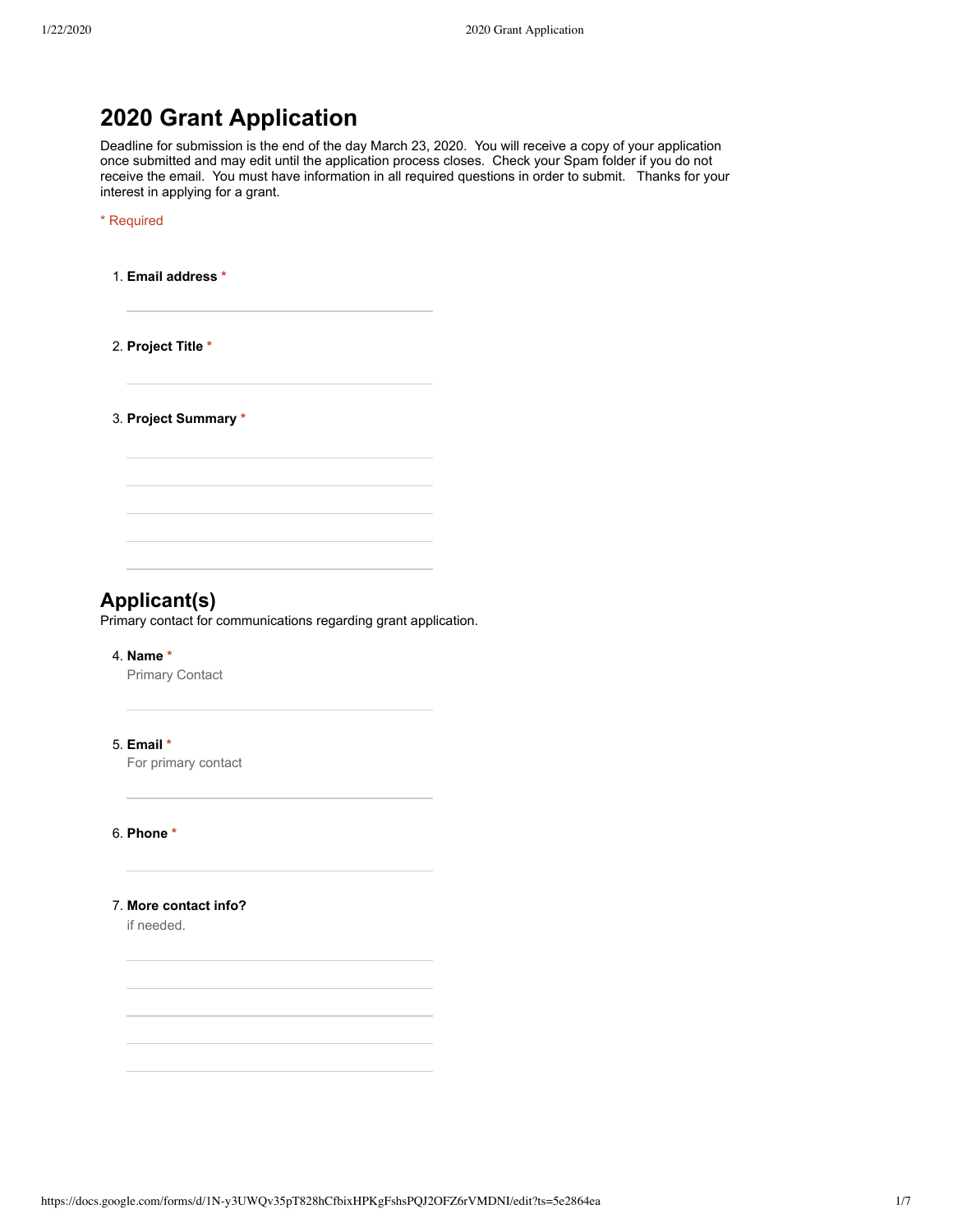| 8. School/Program *<br>Check all that apply<br>Check all that apply. |  |  |  |
|----------------------------------------------------------------------|--|--|--|
| RAHS                                                                 |  |  |  |
| FAHS                                                                 |  |  |  |
| RAMS                                                                 |  |  |  |
| Parkview Center                                                      |  |  |  |
| <b>Rrimhall</b>                                                      |  |  |  |

Central Park

Edgerton

E.D. Williams

Falcon Heights

Harambee

Little Canada

Other:

#### 9. **Role \***

*Check all that apply.*

Teacher

**Staff** 

Principal

Parent/Volunteer

## 10. **Co-applicant1**

Name

## 11. **Co-applicant1 email**

## 12. **Co-applicant2**

Name

13. **Co-applicant2 email**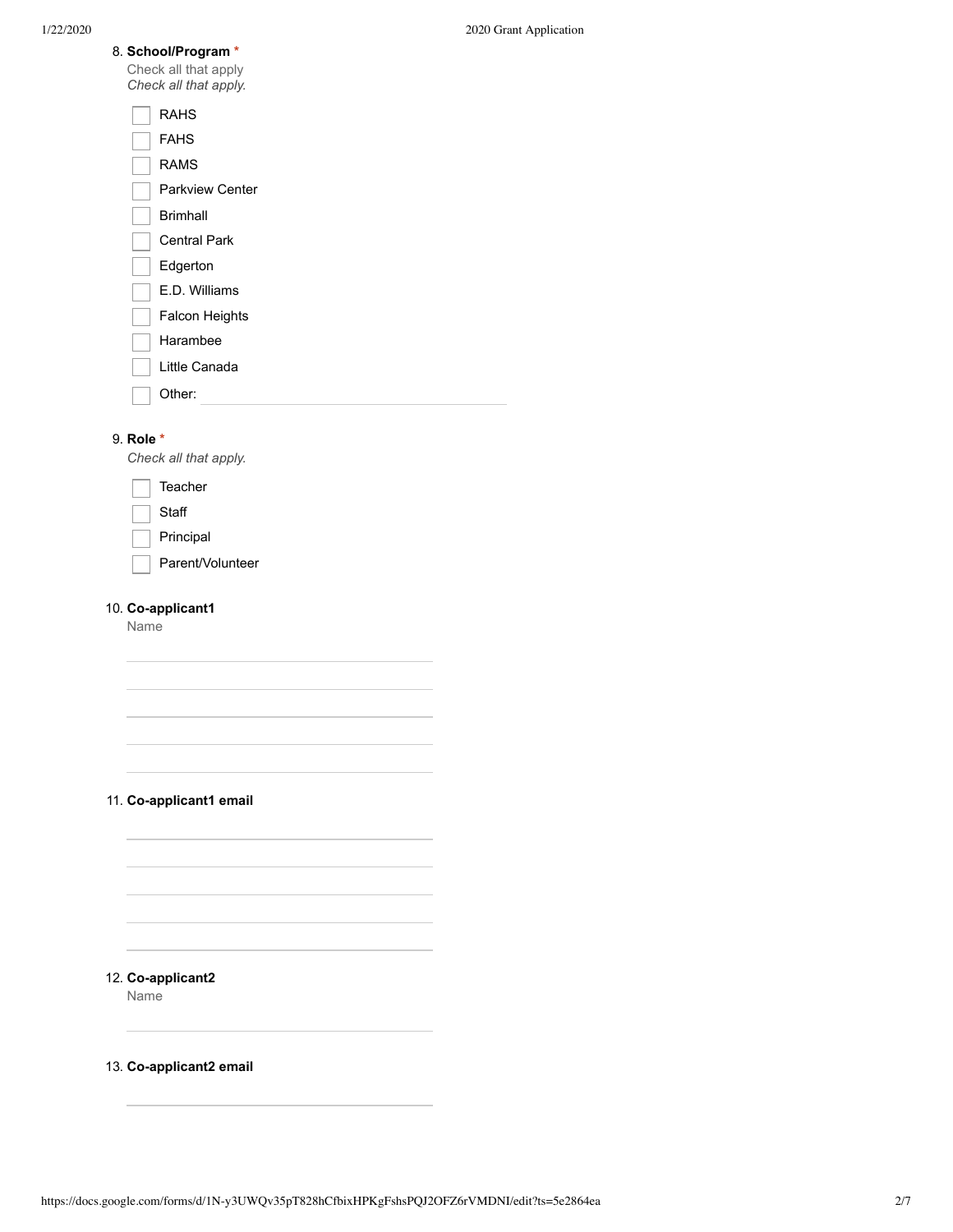14. **More co-applicant info**

| <b>Narrative</b>                                                                                                                                         |  |
|----------------------------------------------------------------------------------------------------------------------------------------------------------|--|
| Please share an in-depth look at your grant.                                                                                                             |  |
| 15. Student challenge(s) addressed? *                                                                                                                    |  |
|                                                                                                                                                          |  |
|                                                                                                                                                          |  |
| 16. Description *<br>including goals and projected outcomes.                                                                                             |  |
|                                                                                                                                                          |  |
|                                                                                                                                                          |  |
|                                                                                                                                                          |  |
| 17. Is this creative, innovative or unique? Elaborate. *<br>Innovative: something new or newly adapted, as in a new process, product or way of thinking. |  |
|                                                                                                                                                          |  |
|                                                                                                                                                          |  |
| 18. Other funding sources you sought/found? *                                                                                                            |  |
|                                                                                                                                                          |  |
|                                                                                                                                                          |  |
|                                                                                                                                                          |  |

# **Timing & impact**

## 19. **Project Start \***

*Example: December 15, 2012*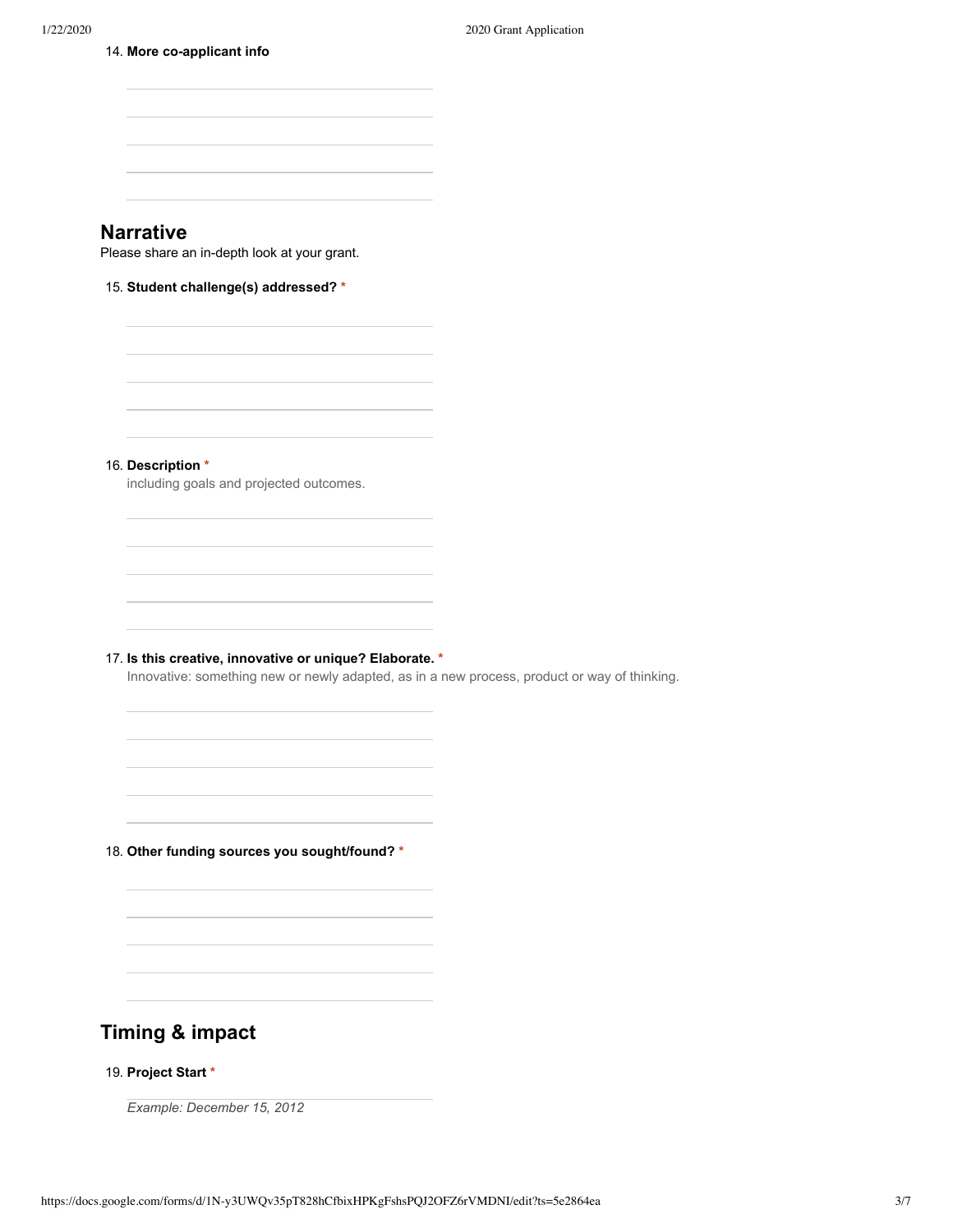## 20. **Project End \***

By end of school year.

*Example: December 15, 2012*

## 21. **Event day?**

Is there a particular day when an event will occur?

*Example: December 15, 2012*

#### 22. **Grades Involved \***

Check all that apply. *Check all that apply.*



23. **How many students benefit? \***

# **Funding**

### 24. **Total Amount Requested \***

Shall equal sum of line item budget, below. Enter number only, do not include dollar sign, "\$" .

## 25. **Could you proceed with partial funding? \***

*Mark only one oval.*

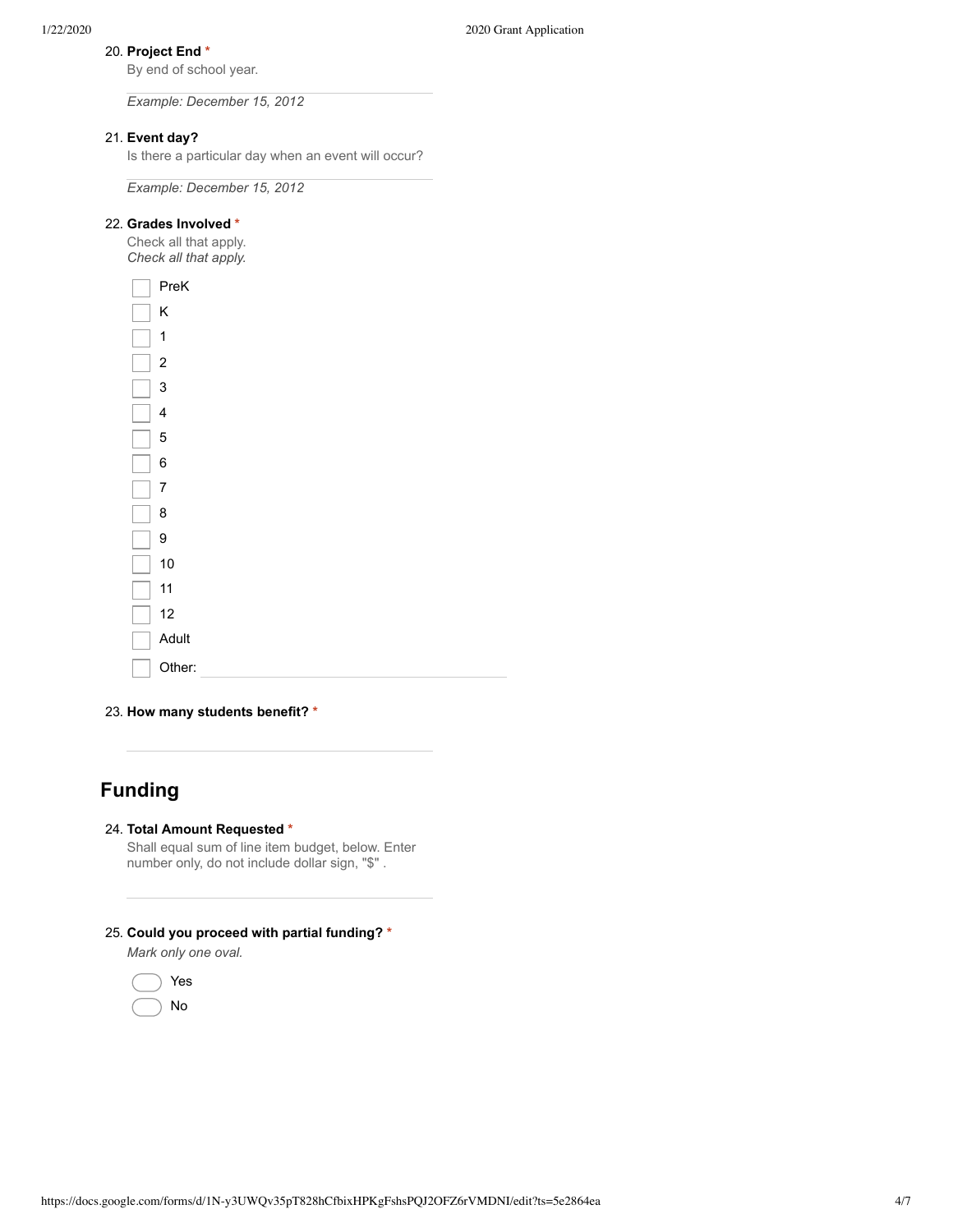26. **How might partial funding be used? Please describe which portions of your project you would proceed with. Be specific. \***

# **LINE ITEM BUDGET, up to ten items.**

Above "Amount requested" = Cost of "items", below. Include at least one item.

## 27. **Item1 \***

Describe, e.g. 15 digital erasers, each shared between 2 students, for punctuation.

#### 28. **Cost1 \***

Total cost for item including shipping. Enter number only, do not include dollar sign, "\$" or name of items.

#### 29. **Item2**

#### 30. **Cost2**

Total cost for item including shipping.

## 31. **Item3**

## 32. **Cost3**

Total cost for item including shipping.

#### 33. **Item4**

## 34. **Cost4**

Total cost for item including shipping.

#### 35. **Item5**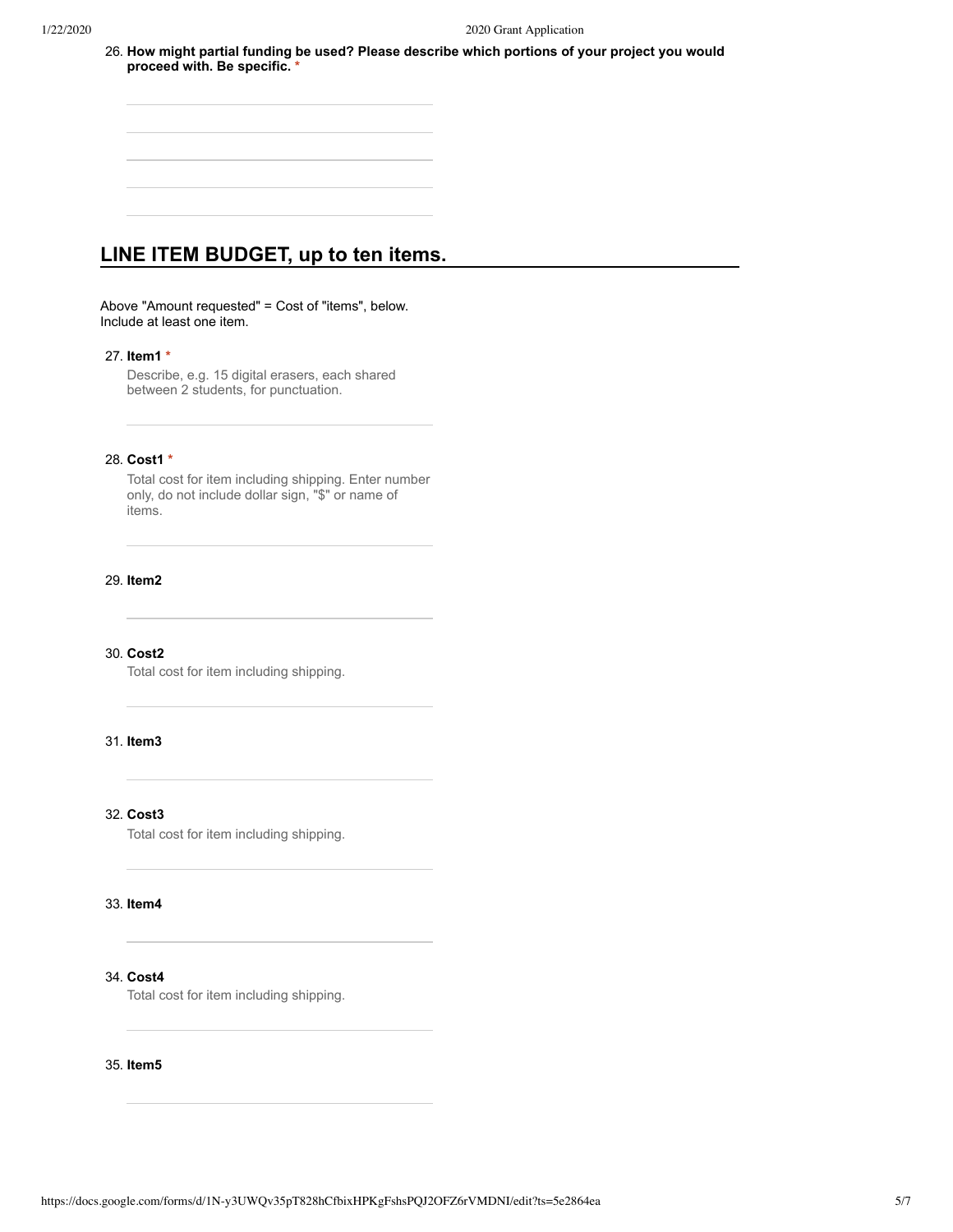#### 36. **Cost5**

Total cost for item including shipping.

#### 37. **Item6**

38. **Cost6**

Total cost for item including shipping.

#### 39. **Item7**

40. **Cost7**

41. **Item8**

## 42. **Cost8**

Total cost for item including shipping.

43. **Item9**

## 44. **Cost9**

Total cost for item including shipping.

## 45. **Item10**

46. **Cost10**

Total cost for item including shipping.

# **Supporting material**

You may upload files such as drawings, fliers, photos, etc.[optional]

## 47. **Upload information.[optional]**

Files submitted:

# **Assurance & approval**

#### 48. **Responsibility to report, evaluate and share with the Foundation. \***

*Check all that apply.*

 $\Box$  If I receive this grant, I agree to report grant expenses, complete the required evaluation and share the results of my project with the Foundation.